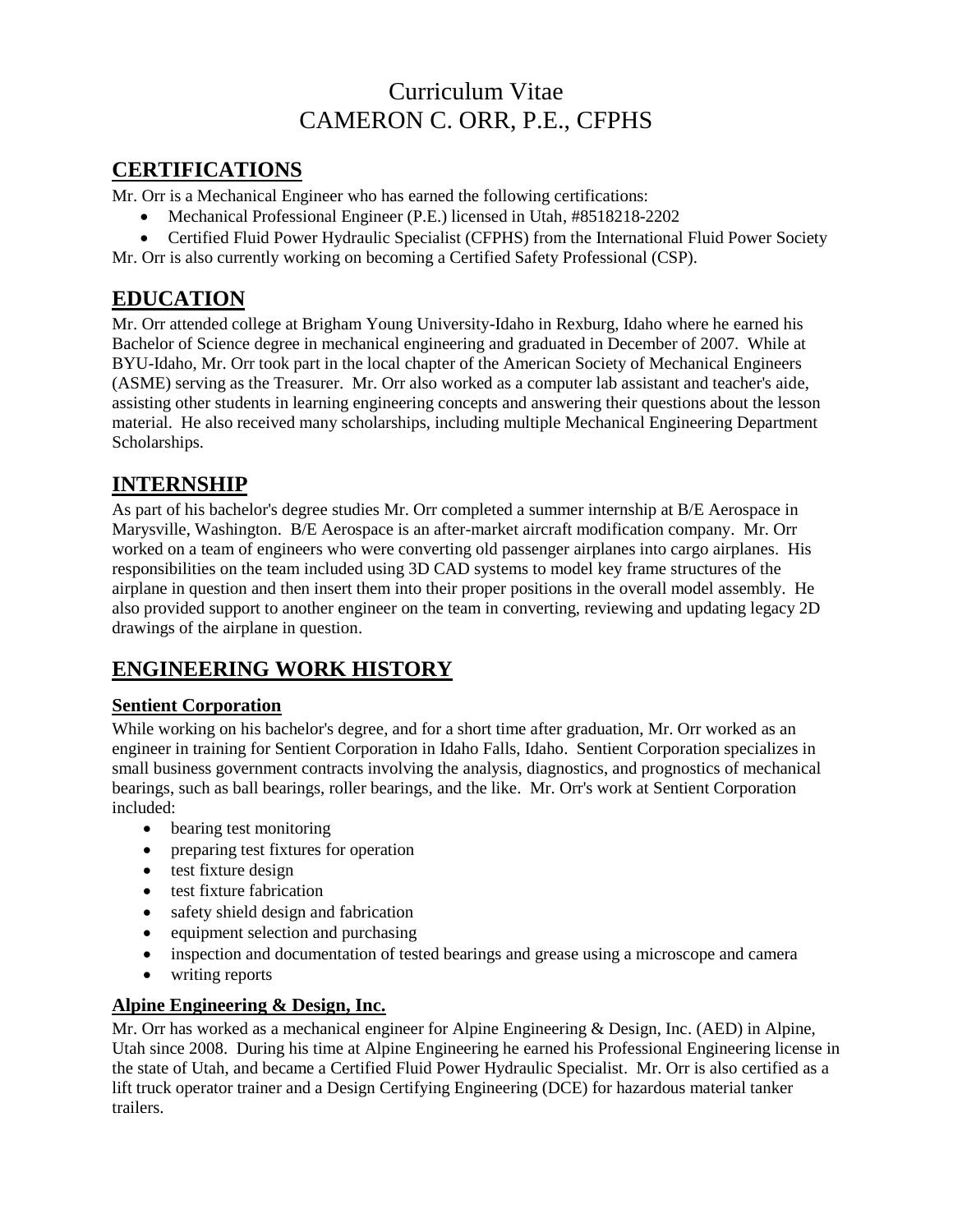As part of AED's consulting engineering work Mr. Orr has worked on many design, analysis, testing, prototyping, and DCE projects. The following are some of the key areas and engineering projects Mr. Orr has worked on while employed at AED.

Mr. Orr has worked extensively in aerial lift truck design. This work has included designing aerial lifts from the ground up. He has done everything from sizing components, running stress analyses, laying out the hydraulic circuit, specifying hydraulic motors and actuators, creating detailed drawings, and testing and troubleshooting prototype units.

Mr. Orr has also worked extensively with the hazardous material tanker trailer industry as a Design Certifying Engineer (DCE). Work included verifying compliance to the U.S. Code of Federal Regulations (CFR) and Department of Transportation (DOT) regulations regarding the repair and modification of hazardous material tanker trailers. He has also performed detailed analyses of full trailer designs to verify the strength of the trailer in various situations.

Mr. Orr has also done work at AED involving the testing of liquid natural gas tanks to verify compliance with Society of Automotive Engineers (SAE) standards. This included managing and performing the safe operation of drop tests and flame tests.

#### Design Projects

- reverse engineering a **pick-up truck dump mechanism**
- designing **aerial lift trucks**, both modifying current models and designing new models from the ground up
- designing automated **refuse truck lifting arm** mechanisms
- reverse engineering a **refuse truck body**
- designing a **liftgate spring assist** mechanism
- design of **fiberglass boom molds** for making aerial lift truck booms
- designing **small consumer products** such as an emergency radio or a battery powered squirt gun with a back-pack water tank
- designing a **bicycle type device** for propulsion in water
- designing a **lifting mechanism** to quickly move a large (8 ft x 15 ft) video wall and speaker system from the basement, through the floor, to the room above in a home
- designing multiple iterations of a **modular mining equipment simulator room**
- designing the mechanical components of a **sample recovery, amplification and testing apparatus** for disease and diagnostic testing

#### Analysis Projects

- utilizing finite element analysis (FEA) to analyze several **aerial lift** models for compliance to applicable ANSI standards
- analyzing several **spreader bar designs** for compliance to ASME Below the Hook (BTH) standards
- utilizing FEA to analyze **large personnel support structures** used for maintenance access to large aircraft
- utilizing FEA to analyze the design of a **chandelier** for strength and code compliance
- analyzing the design of propane **and diesel heater trailers** for compliance to USDOT standards
- utilizing FEA to analyze the design of a **rebar and scrap steel hauling trailer**

#### Testing Projects

- **drop testing** liquid natural gas (LNG) tanks from 10 ft and 30 ft to verify compliance with SAE J2343 standards
- **flame testing** liquid natural gas (LNG) tanks to verify compliance with SAE J2343 standards
- **cycle testing** tarping mechanisms, fiberglass booms, and trailer hitches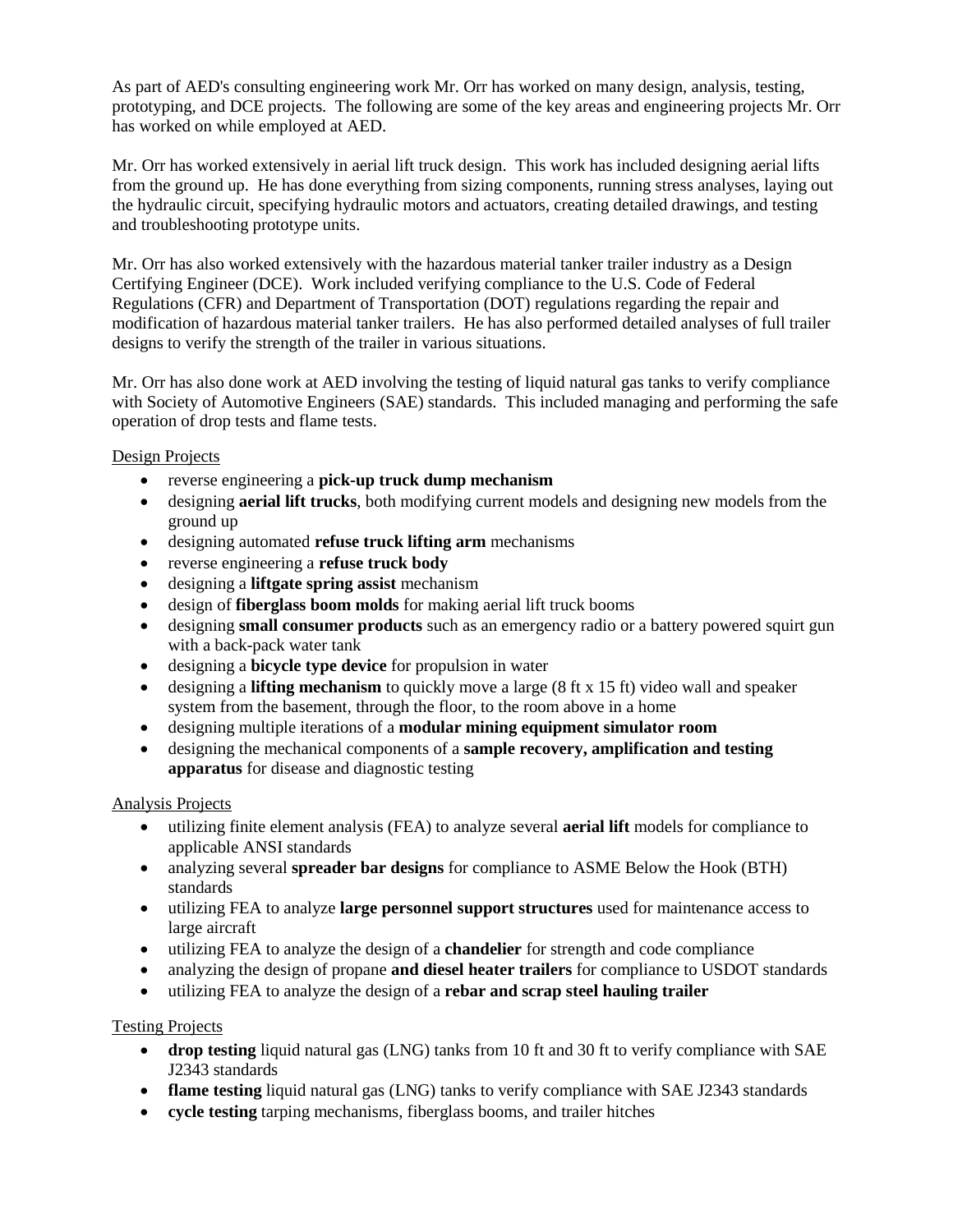Prototyping Projects

- 3D printing scaled down parts of a large dragon statue
- utilizing 3D printed parts to prototype a bicycle type device for propulsion in water
- building prototypes and production models of a modular mining equipment simulator room

#### Design Certifying Engineer Projects

- over 30 projects involving the review of repairs and modifications to hazardous material tanker trailers to ensure compliance with USDOT standards
- assisting hazardous material tanker repair facilities in obtaining their ASME R-stamp certification that authorizes them to repair hazmat trailers
- reviewing and approving welding procedures used in the repair and modification of hazmat trailers
- performing axle load analysis for trucks and trailers to determine optimal mounting position of hazmat tanks
- running fill level calculations in order to create fill level calibration charts
- performing the LNG tank drop and flame tests noted in the testing section above

### **EXPERT WITNESS WORK HISTORY**

Mr. Orr has been retained as an expert in product liability cases. As part of his work as an expert he has performed inspections and written detailed reports. Mr. Orr has also testified in court as a fact witness.

As part of his work at Alpine Engineering Mr. Orr has assisted the owner and president, Mr. Fred P. Smith, with his work as an expert witness. This work involved reviewing documents and helping to prepare reports for product liability and patent lawsuits where Mr. Smith was retained as the technical expert. Mr. Orr has also assisted Mr. Smith with many tests and inspections in connection with these lawsuits.

Mr. Orr has worked on the following expert witness projects:

- rear loader garbage truck container swinging into operator
- vacuum truck lid explosive decompression killing operator
- hand caught in poorly designed home-use concrete mixer
- belly-dump trailer doors crushing the operator's legs
- laundry rack falling off liftgate and crushing the operator
- rolling pallet rack braking system failure
- fatal dump truck brake booster repair failure
- horizontal boring machine turnover
- construction elevator control system failure
- refuse truck packer panel track failure
- box trailer wall construction patent suit
- ventilation hood installation failure
- air pressure in a hydraulic cylinder causing fatal damage to repairman
- small track-hoe tip over
- fatal folding chair seat failure
- tilt bed tow truck operator error
- rough terrain forklift tip over
- fatal hydraulic cylinder rupture
- scissor lift crushing operator
- fatal farm tractor transmission failure
- skid steer body motion crushing operator's feet
- visibility issues of heavy equipment causing fatal rollover
- inadequate forklift wheel guard causing foot injury